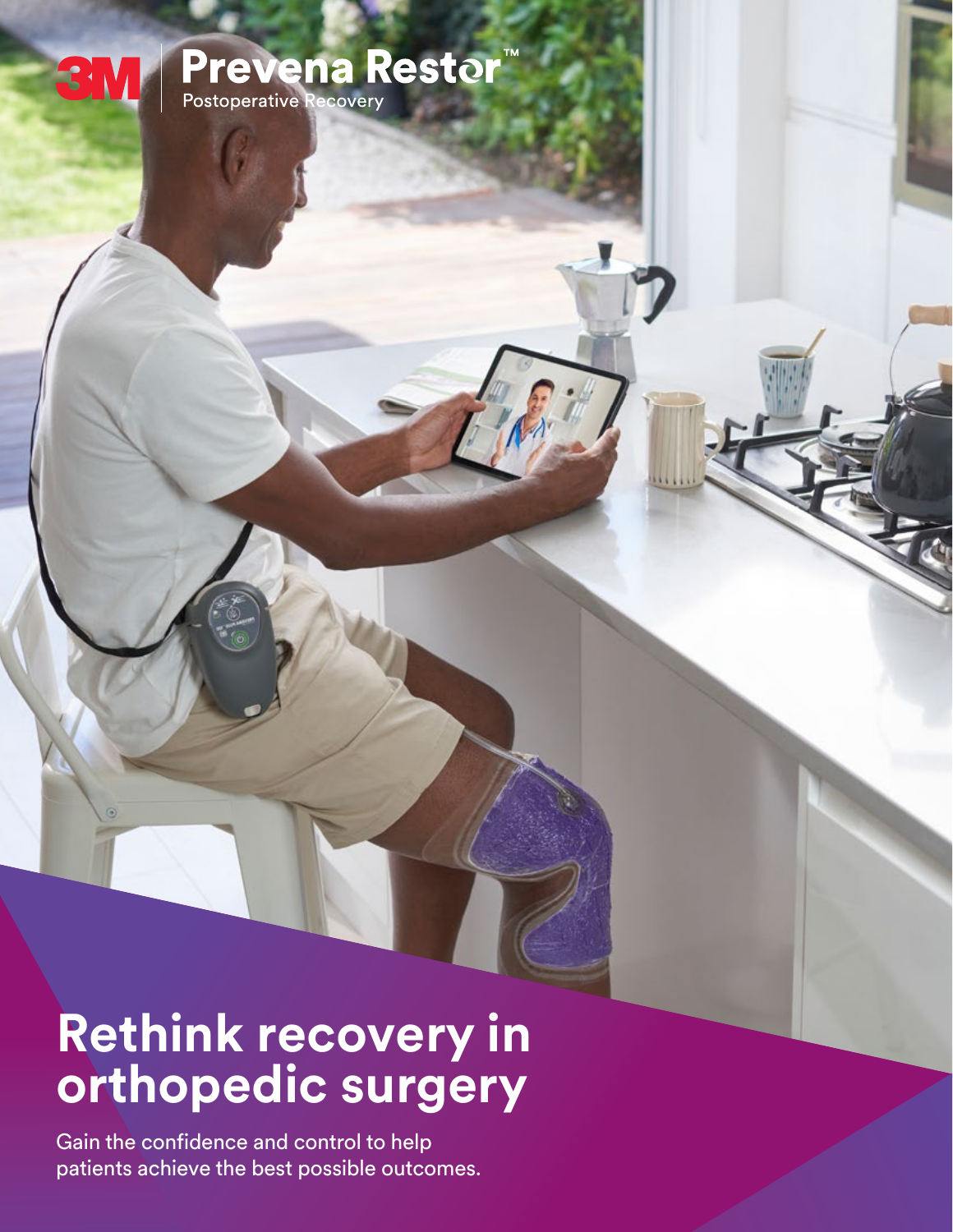## **Recognizing the risks of orthopedic surgery**

You have complete confidence in the OR. But after discharge, countless recovery challenges can impact both short- and long-term outcomes. Complications like swelling, dehiscence and infections can jeopardize patient mobilization and even lead to reoperations.

**Orthopedic surgery generally has a** 

mean rate **5%** mean rate<br>of complications<sup>1</sup>

**Procedures with the highest reported complication rates:**

**24-27%**  Lower extremity fractures

**8-12%** Revision hip and knee arthroplasty

**7-11%** Spinal lumbar surgery

**5.4%**

**30-day readmission rate2**



**How can you help ensure your hard work is protected, and your patient is on the path to recovery?**

**You need a tool that can help control recovery once your patients leave your care.**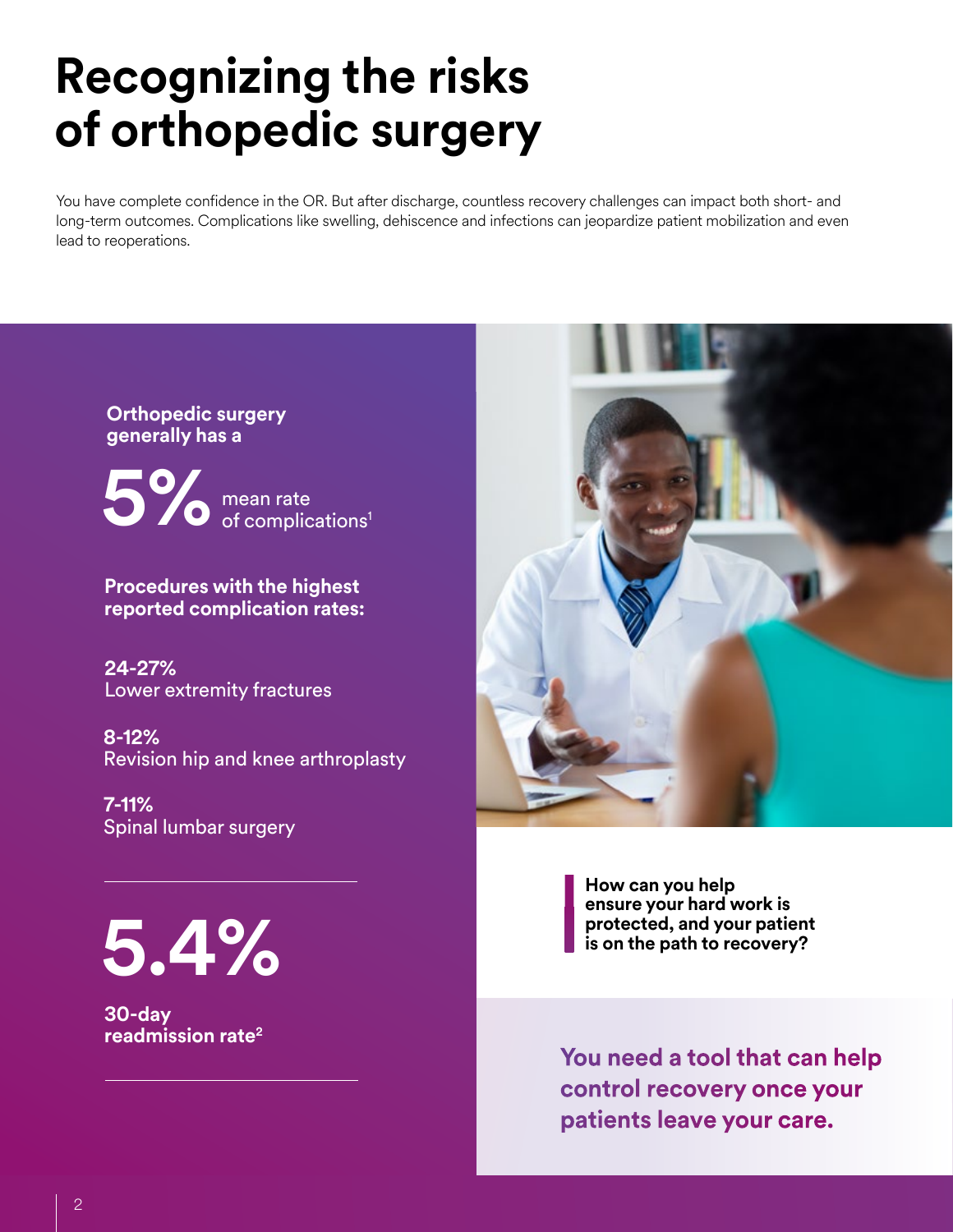## **Rethink recovery with 3M™ Prevena Restor™ Therapy**

### **Prevena Restor Therapy provides protection and reduces edema by managing the incision and surrounding soft tissue**

The first therapy system to provide 14 days of continuous -125 mmHg negative pressure therapy\* with expanded coverage for the incision and surrounding soft tissue.

Prevena Restor Therapy offers patients comprehensive protection with dressings designed for a variety of anatomical locations. Each dressing, combined with negative pressure, provides stabilization to the surgical site and creates a strong barrier to external contaminants, helping to reduce the risk of complications.<sup>3-5</sup>

#### **3M™ Prevena Restor™ Dressings**



**3M™ Prevena Restor™ Arthro•Form™ Dressing**



**3M™ Prevena Restor™ Axio•Form™ Dressing**



**3M™ Prevena Restor™ Bella•Form™ Dressing**



**3M™ Prevena Restor™ Roto•Form™ Dressing**

#### **Prevena Restor Therapy can be applied to a variety of anatomical locations, including:**



**Now, you can extend your control after discharge to help reduce complications, support patient compliance with rehab protocols, and set the stage for an optimized recovery.**

\*Up to 14 days of therapy with a dressing change required at 7 days.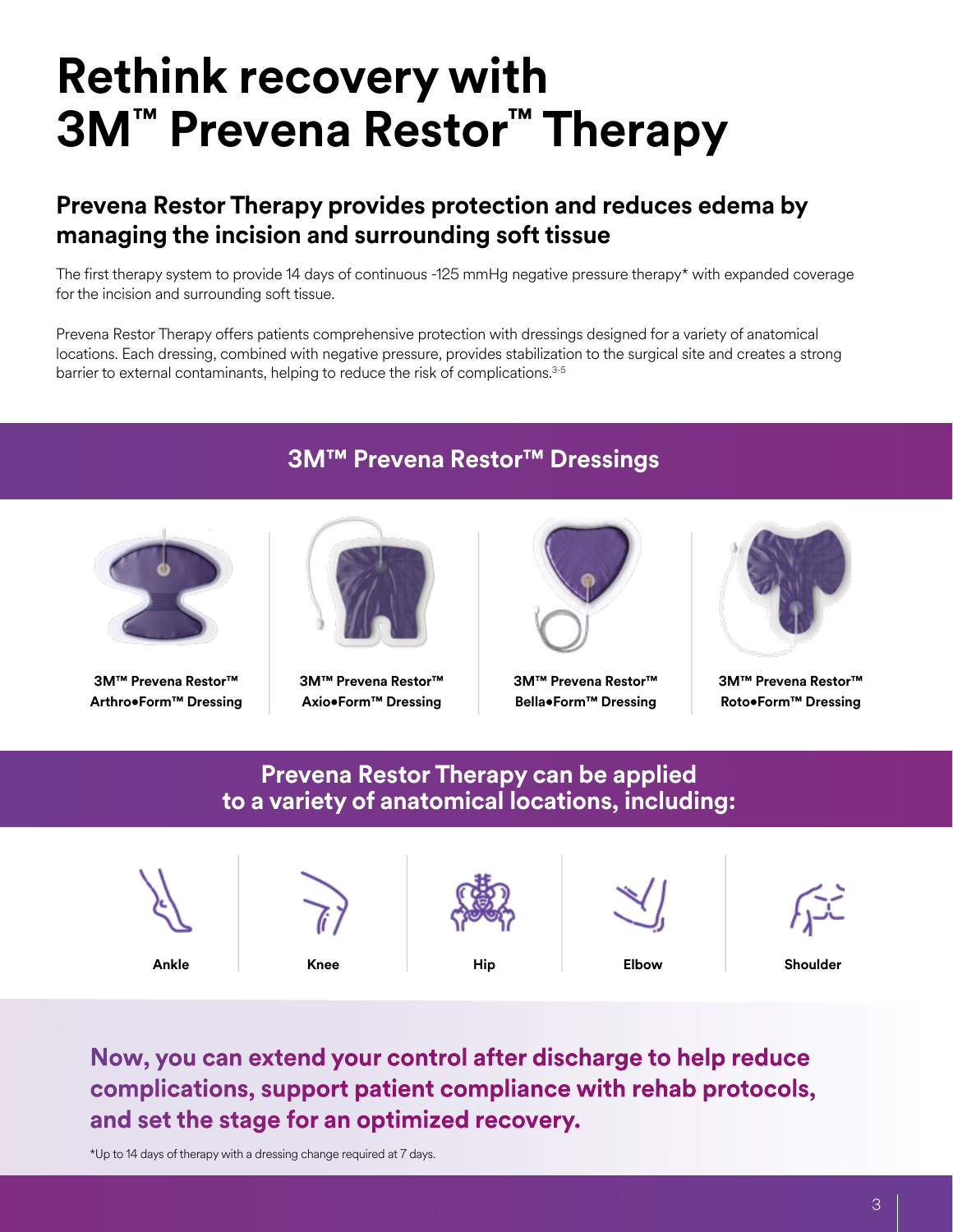## **Optimize care with 3M™ Prevena Restor™ Therapy**



#### **Extended therapy time** Up to 14 days of therapy, with a dressing change required at 7 days



#### **Expanded coverage area\***

Larger dressing delivers therapy to the incision *and* surrounding soft tissue envelope



#### **Precision design** Seamlessly conforms to the patient



**Easy to apply** Simply peel and place the form-fitting dressing

### **Prevena Restor Therapy is built on the proven technology of the original 3M™ Prevena™ Therapy**



#### **Prevena Therapy science and mechanism of action**

- Delivers continuous negative pressure therapy (-125mmHg) to the incision site (up to 7 days)
- Helps hold incision edges together<sup>6</sup>
- Removes fluid and infectious materials<sup>7</sup>
- Creates a barrier to external contaminants3
- Reduces edema<sup>8</sup>

#### **3M™ Prevena Restor™ Incision Management System indication statement**

The Prevena Restor Incision Management System is intended to manage the environment of surgical incisions that continue to drain following sutured or stapled closure, by maintaining a closed environment and removing exudates via the application of negative pressure wound therapy.

\*Compared with 3M™ Prevena™ Dressings.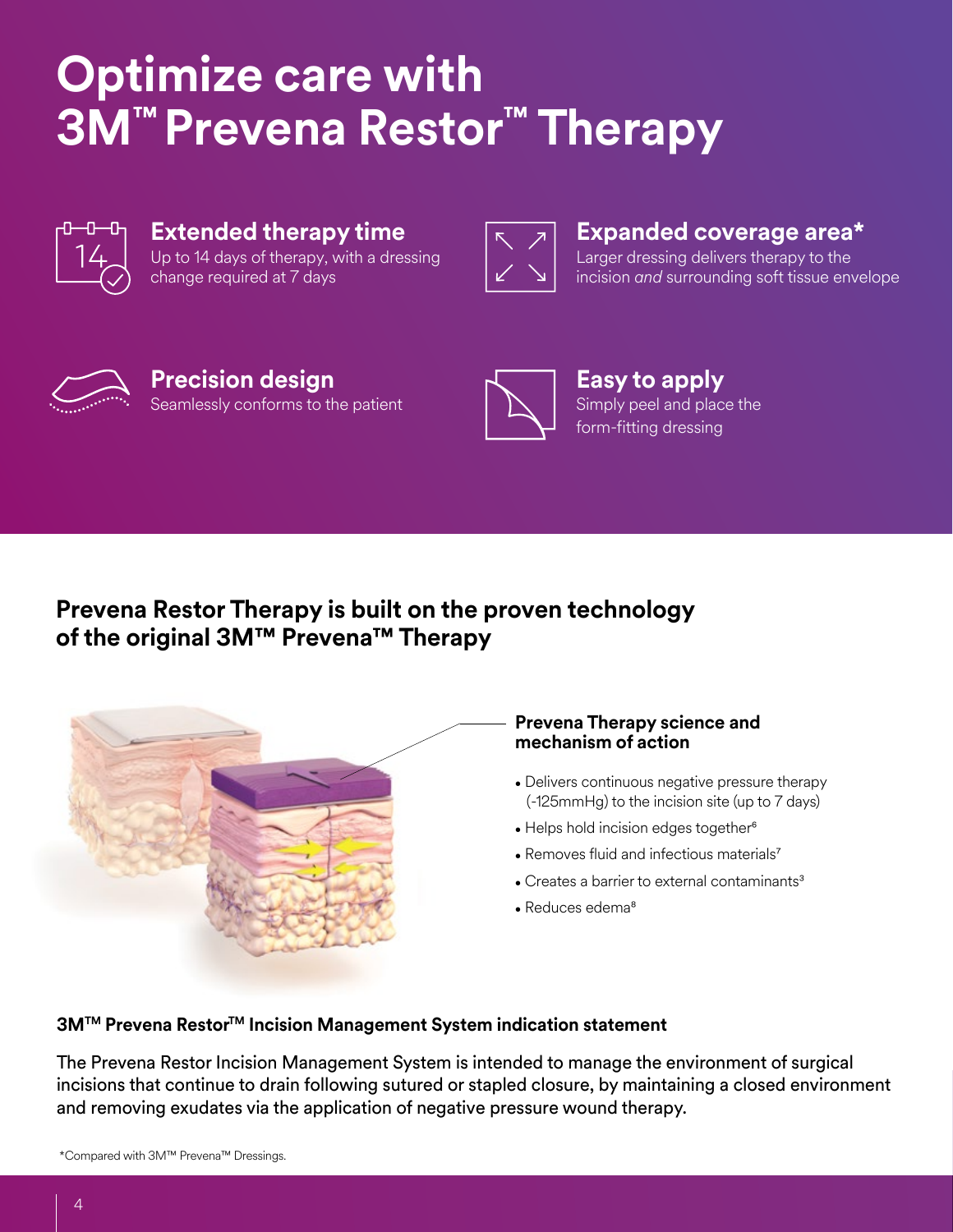## **How 3M™ Prevena™ Therapy reduces edema**

The effects of negative pressure applied to intact skin via Prevena Therapy were evaluated using finite element analysis (FEA).9



**Based on the analysis, it is hypothesized that volumetric expansion may help**9**:**

- **1.** Expand the tissue beneath the dressing, pulling the tissue open
- **2.** Lower local interstitial fluid pressure
- **3.** Open lymphatics to allow fluid clearance

**Tissue beneath the dressing is expanded, not compressed**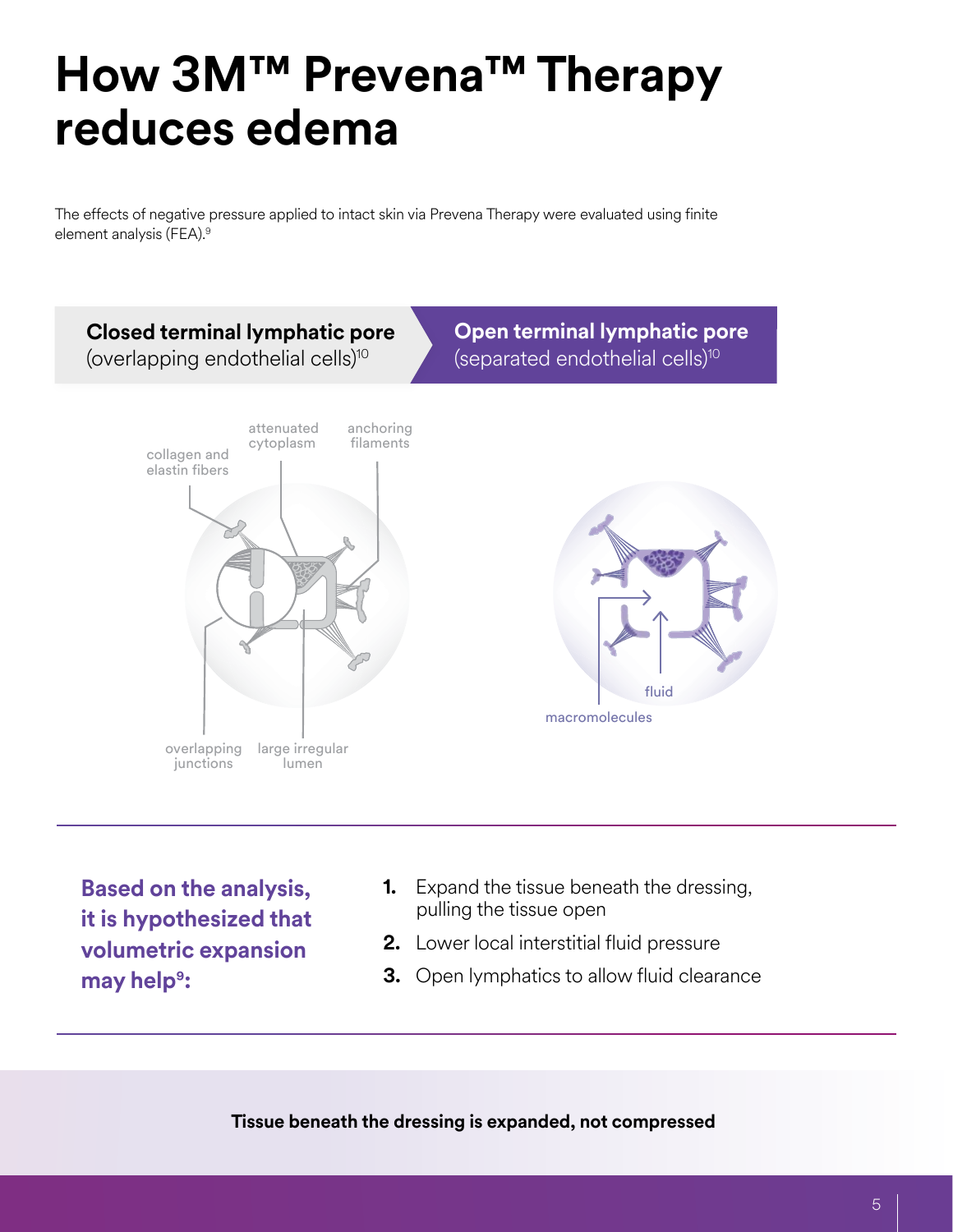## **3M™ Prevena Restor™ Therapy: Real-world experience**

Contact your local 3M representative or go to PrevenaRestor.com for more real-world Prevena Restor Therapy case studies.



### **Pilon fracture open reduction internal fixation**

*Photo courtesy of Ravi Karia, MD; Department of Orthopaedics, University Health San Antonio, San Antonio, TX*



### **Revision total knee joint arthroplasty**

*Photo courtesy of Yavonne L. Johnson, PA-C, Evan Argintar, MD; Washington, DC*



### **Scapula open reduction internal fixation**

*Photo courtesy of Nishant Suneja, MD; Department of Orthopaedic Surgery, Brigham and Women's Hospital, Harvard Medical School, Boston, MA; and NYC Health and Hospitals/Lincoln/Kings County, New York, NY*



### **Revision total hip joint arthroplasty**

*Photo courtesy of Yavonne L. Johnson, PA-C, Evan Argintar, MD; Washington, DC*

As with any case study, the results and outcomes should not be interpreted as a guarantee or warranty of similar results. Individual results may vary depending on the patient's circumstances and condition.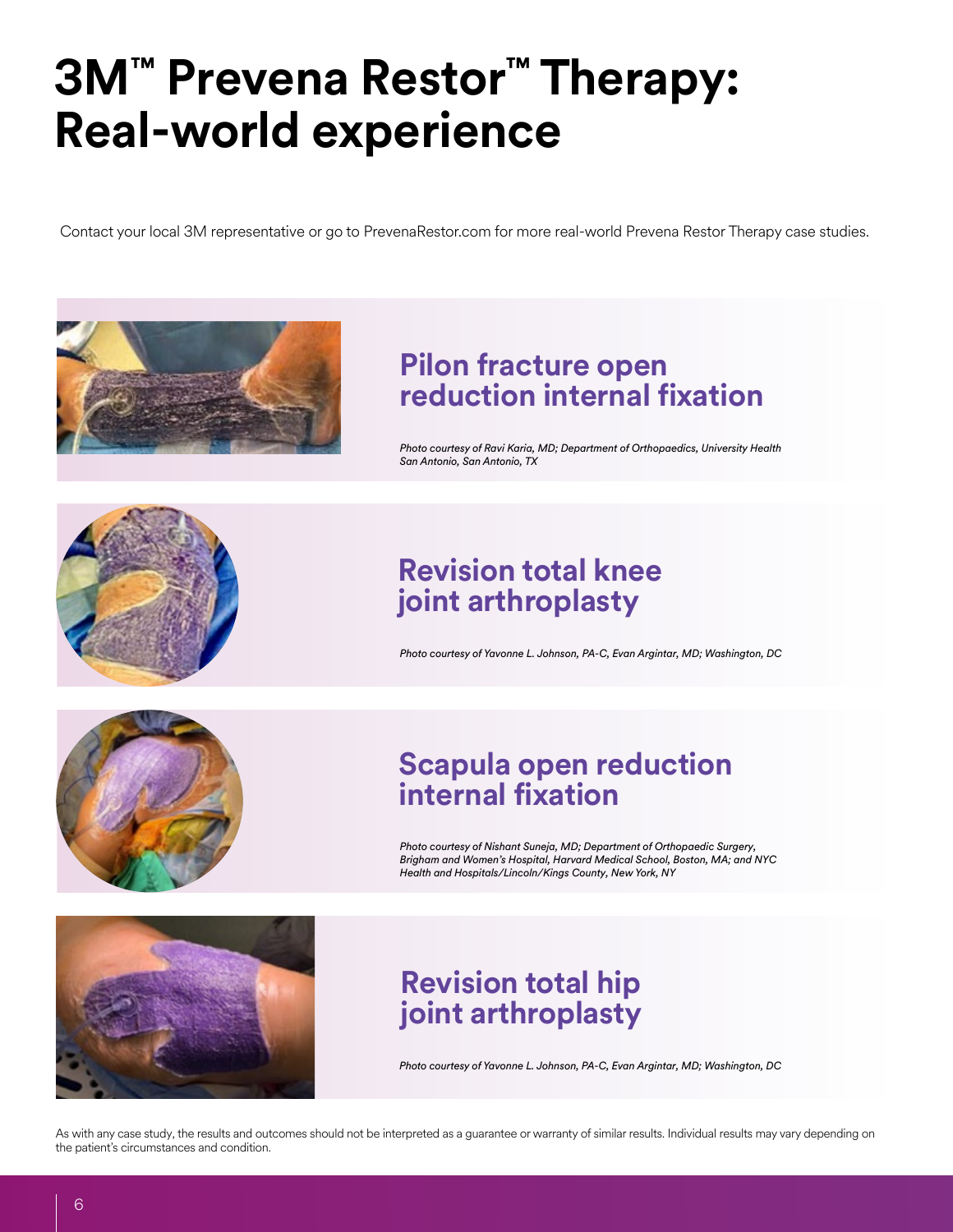## **3M™ Prevena Restor™ Therapy your comprehensive approach to recovery**

## **Rethink recovery with Prevena Restor Therapy.**





**Contact your local representative to learn more about Prevena Restor Therapy**